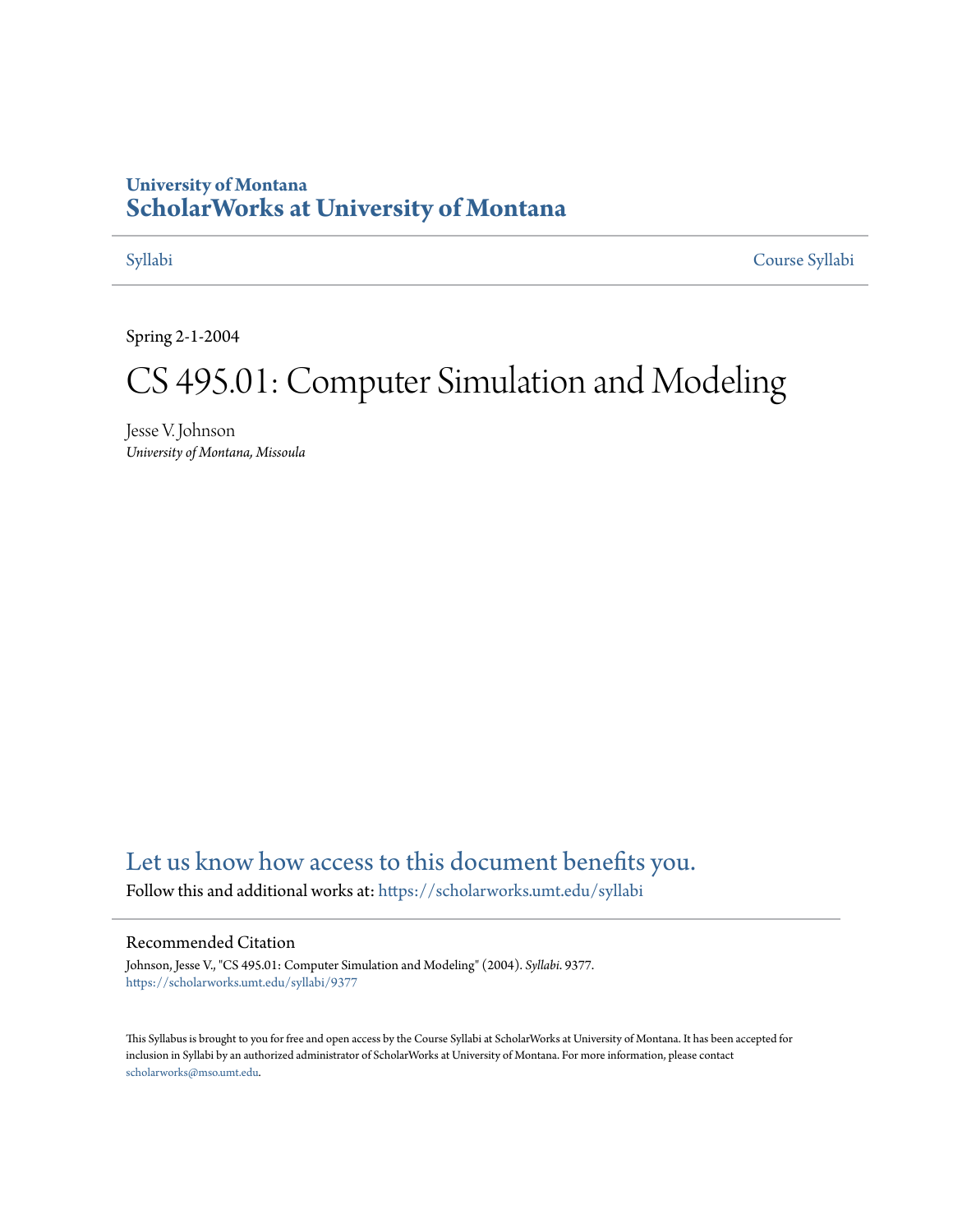# Computer Science 495/595 Computer Simulation and Modeling Spring 2004 Syllabus

January 26, 2004

#### **Professor**

| Name:                | Jesse Johnson               |
|----------------------|-----------------------------|
| Office:              | 417 Social Science          |
| <b>Telephone:</b>    | $(406)$ 243-2356            |
| <b>Fax:</b>          | $(406)$ 243-5139            |
| <b>Email:</b>        | johnson@cs.umt.edu          |
| Web:                 | http://cs.umt.edu/u/johnson |
| <b>Office Hours:</b> | WF 15:00-16:00              |
|                      | MTTh 11:00-12:00            |

#### **Online Assistance**

This semester I am using the University's Blackboard system to facilitate online learning. This is a system that I am new to. Some of the advantages appear to be:

- • I will post all relevant course material there. This will include homeworks as well as solution keys.
- You will always be able to see your grade in the course.
- There is a mailing list facility that you are strongly encouraged to sign up for. It is here that I will post changes in assignments, exam dates, etc. I will also monitor the list and try to answer student questions about things that are not clear.

#### **Course web site:**

The text authors have also established some excellent online resources that can be explored at:

http://sip.clarku.edu/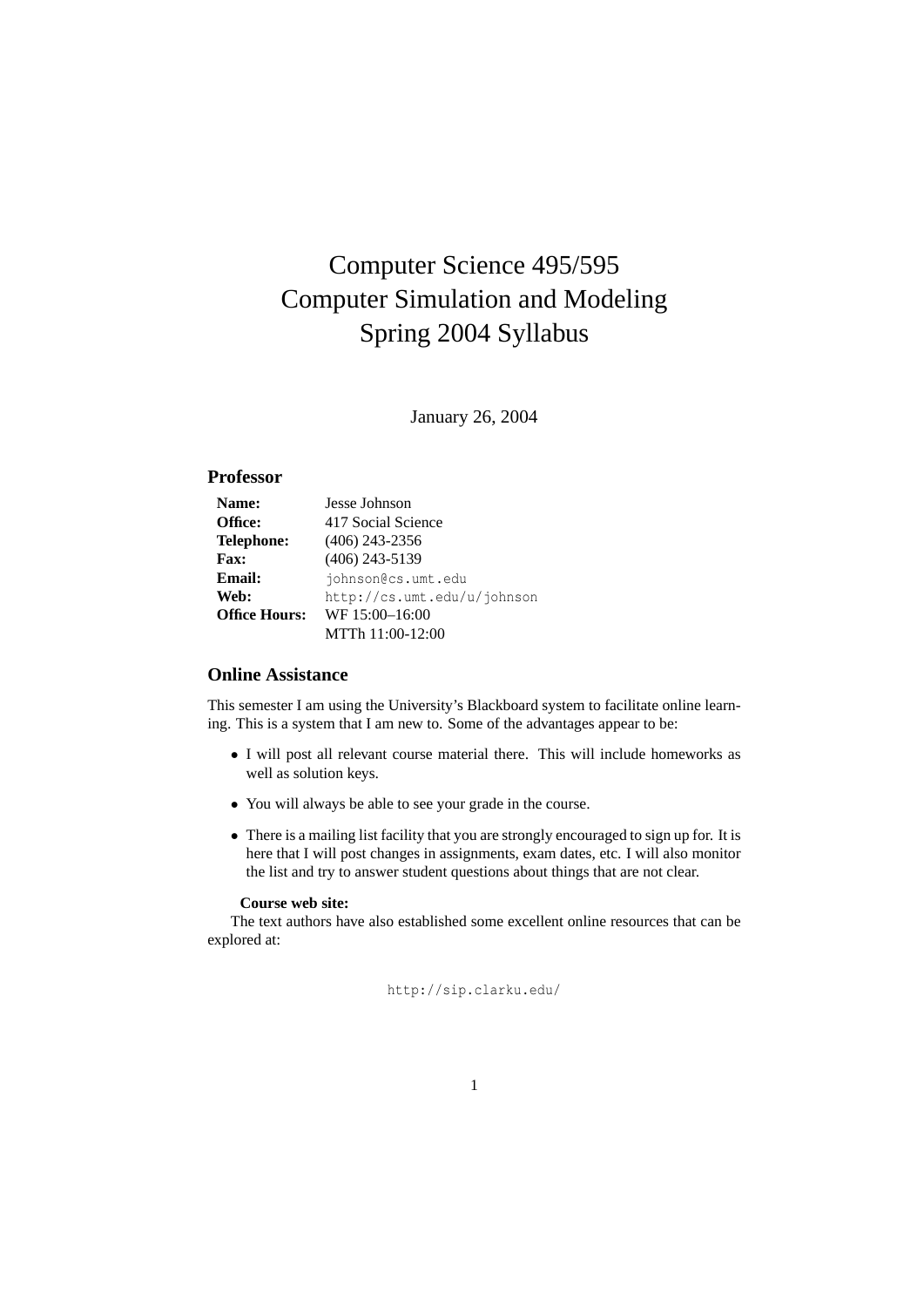#### **Textbook**

An Introduction to Computer Simulation Methods Second Edition *Applications to Physical Systems*  Harvey Gould and Jan Tobochnik 1996 Addison Wesley Publishing Group ISBN 0-201-50604-1

#### **Prerequisite**

- Math 153, and 221
- $\bullet$  CS 132
- And, consent of instructor.

#### **Course Objectives**

In this course, the instructor is trying to achieve the following:

- Develop the students ability to solve both ordinary and partial differential equations with computers.
- Develop the students ability to develop a computer simulation of a system based on the system's physical characteristics.
- Give students insight into the physical basis of differential equations.
- Improve students intuition for the behavior of physical systems.
- Improve the students ability to represent and understand datasets.
- • Introduce students to new modeling concepts such as renormalization group, percolation, and cellular automata.
- • Improve the students strength in using matrix based programming languages such as Matlab, Octave, and Scilab.
- Prepare students for graduate work involving scientific computing or employment in the engineering, scientific, or gaming sectors.

#### **Meeting Times/Place**

**Times:** Monday, Wednesday, Friday 14:00–15:00+ **Place:** Social Science 362

#### **Final Exam Time and Place**

15:20 May 13, 2004 Social Science 362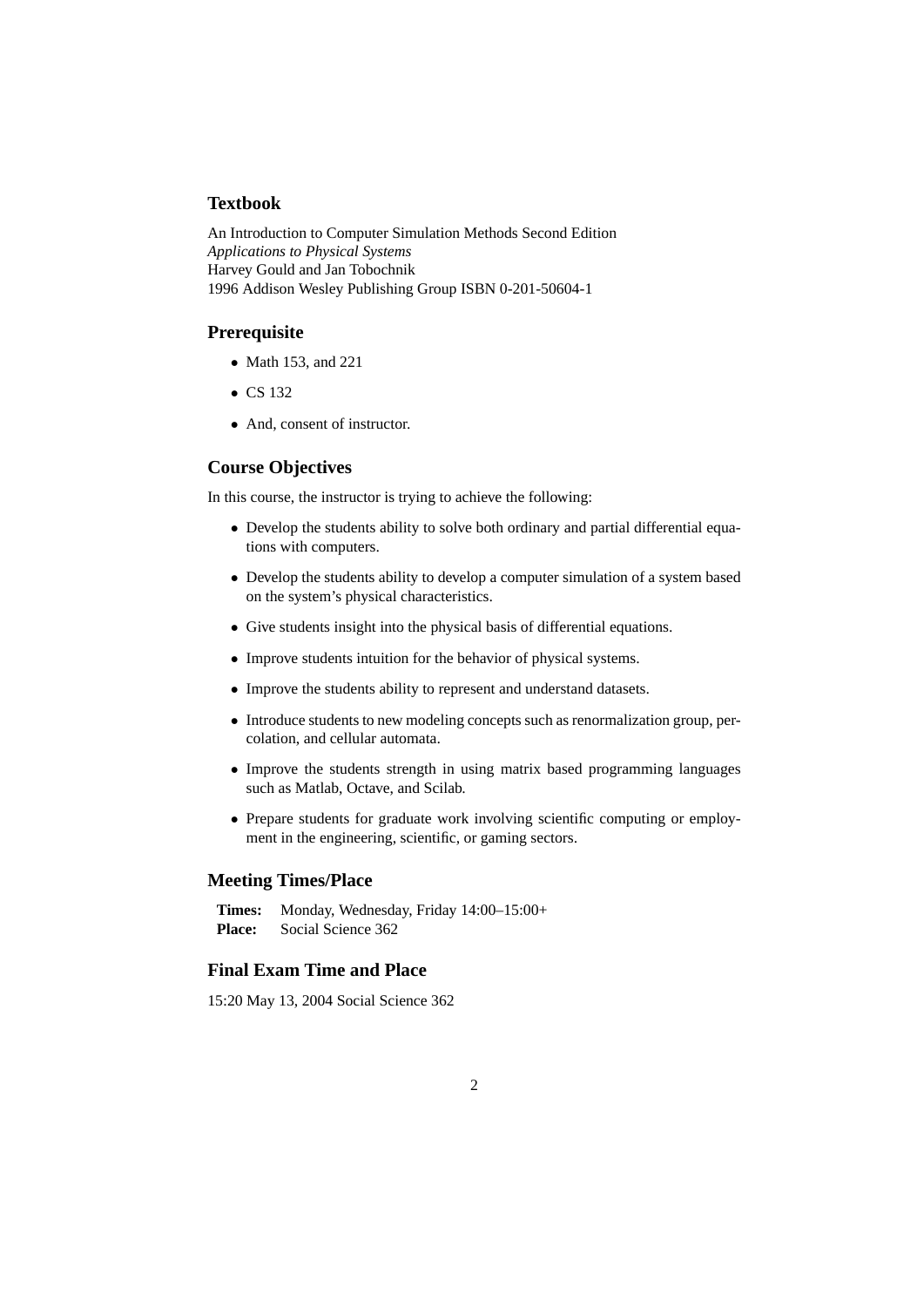#### **Grading Policy**

Grades of A-F will be assigned based on the scale.

| A | 90-100     |
|---|------------|
| B | 80-89      |
|   | 70-79      |
| Ð | 60-69      |
| Ĥ | $(1 - 59)$ |

Grades will be based upon the following forms of evaluation.

| m |
|---|
|---|

| <b>Exercise</b> | <b>Number</b> | Percentage of final grade |
|-----------------|---------------|---------------------------|
| Journal         |               | 40%                       |
| Projects        |               | 40%                       |
| Exams           |               | 20%                       |

| ×<br>۰.<br>I |
|--------------|
|--------------|

| <b>Exercise</b> | <b>Number</b> | Percentage of final grade |  |  |
|-----------------|---------------|---------------------------|--|--|
| Journal         |               | 30%                       |  |  |
| Projects        |               | 30%                       |  |  |
| Exams           |               | 10%                       |  |  |
| Final Project   |               | 30%                       |  |  |

The categories for grading are explained in more detail here.

- **Journal** This is a running log of students simulations. Comparable to a scientific notebook or journal from a laboratory. It should include diagrams, source code, final graphs, observations, theories, etc. Additionally, journals should make clear statements about answers to the assigned questions. One journal grade will be assigned based on your performance as a "**student leader**".
- **Projects** These are larger, open ended programming/simulation assignments that will require a significant amount of time. Students will be expected to submit a final report on their findings. The final report will be drafted in a manner similar to a formal scientific publication.
- **Exam** This will consist of short programs, given overnight, that are similar to the simulations assigned in class.
- **Final Project (CS595 only)** This is to be a comprehensive project in modeling. Project progress will be measured across the following three milestones.
	- 1. **Planning**–Students must identify important theoretical material early in the course (in week 4). Before the course is one third over students must have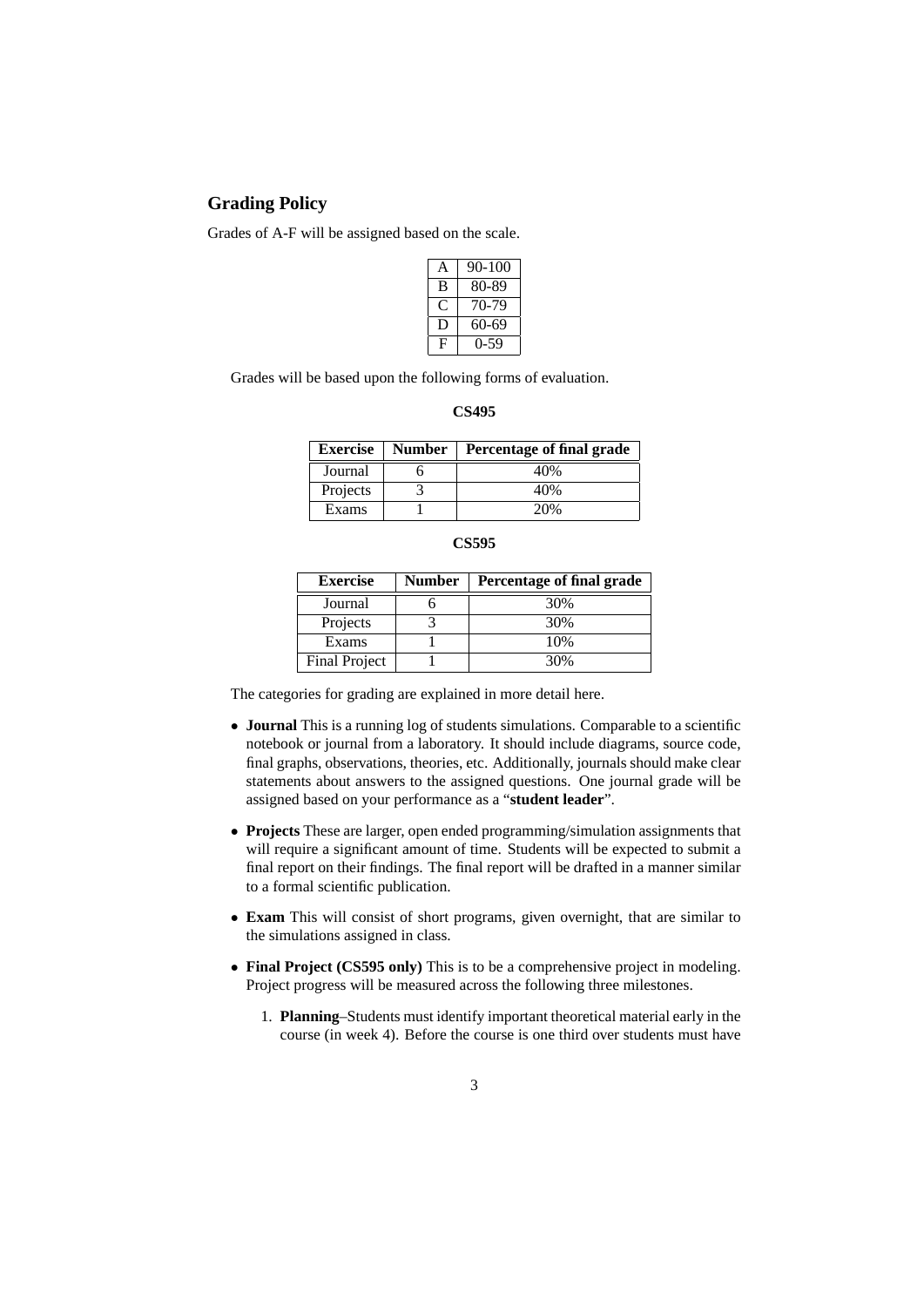a clear project in mind and at least 3 papers from the relevant literature. Students are encouraged to use this project to complement their graduate research. Students that are at a loss for what to peruse can look at the text book author's web site:

http://sip.clarku.edu/projects.html

or talk to the instructor for ideas about good projects. I am interested in encouraging collaboration between science and computer science graduate students. Hence, group projects are a possibility.

- 2. **Implementation**–By the time the course is two thirds through the semester the students will have a working program that reproduces some essential behaviors suggested in the papers. Additionally, they will have to hand in a clear outline of the proposed project.
- 3. **Interpretation**–At the end of the semester the student will have completed the project in a satisfactory way. The results of the computer simulation will be reduced appropriately and interpreted.

The final report on the project will be a formal typed report, consistent in style with the projects. Students will also be required to deliver a 10–15 minute presentation on their project. There is no page requirement on the final project, but it should be a substantial piece of work.

When grading I will consider the following in approximate order of importance; correctness of implementation, intellectual rigor of approach, attention to detail, clarity of presentation, conciseness, writing style, and entertainment value.

I reserve the right to make changes to the grading policy that will be favorable to students grades.

Students taking the course pass/no pass are required to earn a grade of C or better in order to pass.

#### **Attendance Policy**

I am strongly encouraging attendance. I will have the "five will cost you ten" policy. Miss five classes, lose 10 points (one letter grade!).

#### **Late Assignments**

Other than in in exceptional circumstances, such as family emergencies, *late homework will not be accepted*.

#### **Academic Integrity**

As a student of the University of Montana, you are responsible for upholding all rules in the student conduct code. There are aspects of that code that are of particular importance in Computer Science courses. The electronic nature of the many assignments facilitates their dissemination. To be clear, from the student conduct code: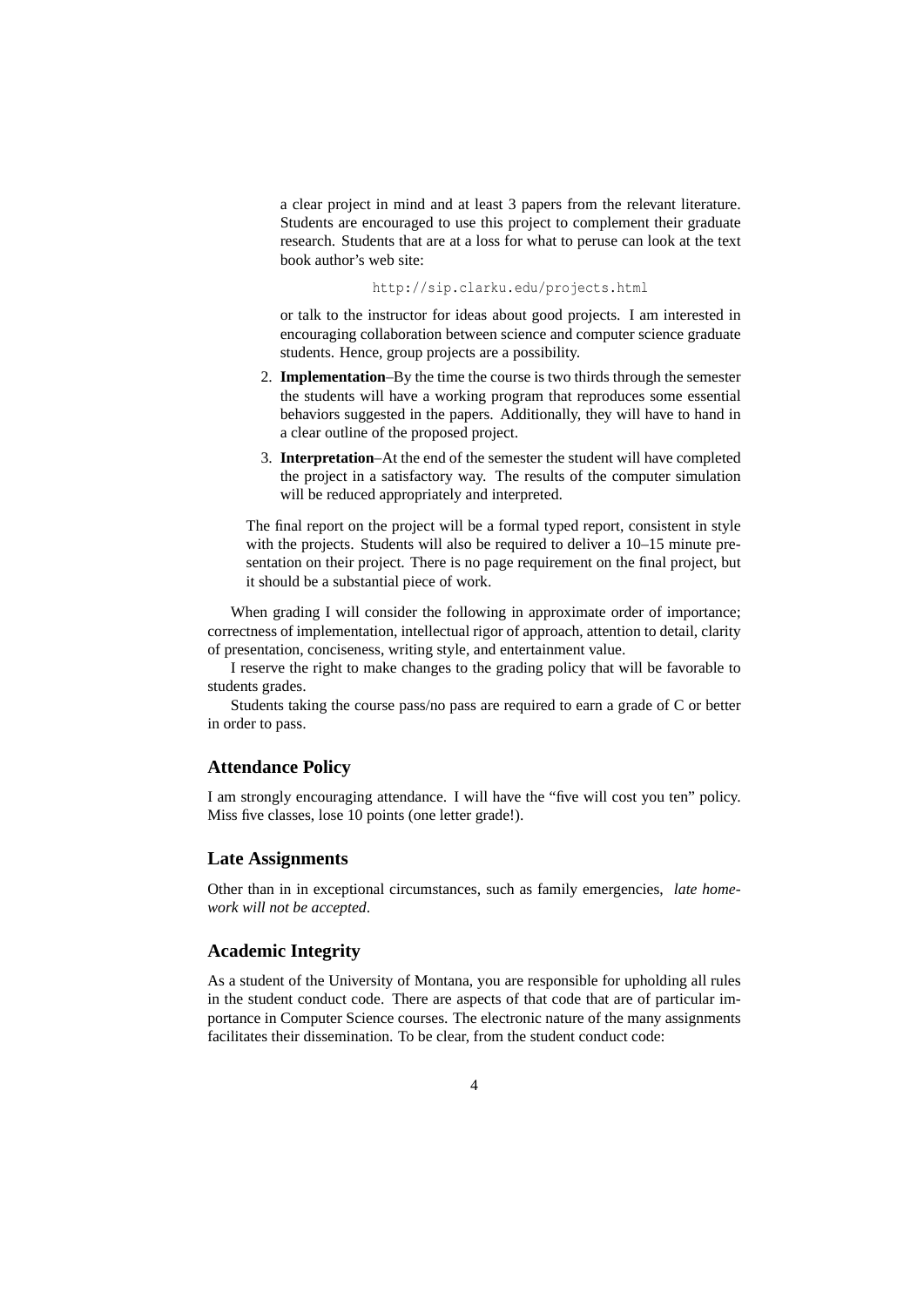1. Plagiarism: Representing another person's words, ideas, data, or materials as one's own.

6. Submitting work previously presented in another course: Knowingly making such submission in violation of stated course requirements.

Of course, all other aspects of the student conduct code will be enforced as well. These are just the two that are commonly violated.

I will interpret these guidelines to the letter. Students found in violation will be penalized with the maximum punishment permitted in the student conduct code. That is to say, the matter will be handed over to the academic Dean and academic misconduct proceedings will take place.

In order to reconcile encouraged interaction between students and the academic misconduct policies, you must credit other students in your work. If, for example, you worked with others to develop some algorithm, or solve some homework problem, specifically mention those that you have worked with in the assignment that is handed in. Similarly, you must properly document and credit any online resources that you use.

Collaboration is encouraged. However, if you collaborate with others, the instructor reserves the right to question you about the material turned in. If it is evident that your understanding of what you turn in is weak, your grade will be lowered.

Students are to uphold a level of conduct becoming of adults. The use of profanity and abusive speech is not permitted under the student conduct code, and will not be tolerated in this course.

#### **Schedule**

The following is a tentative schedule for the course. I reserve the right to modify the schedule to reflect the way the course is going with respect to completion of assignments, performance on exams, etc.